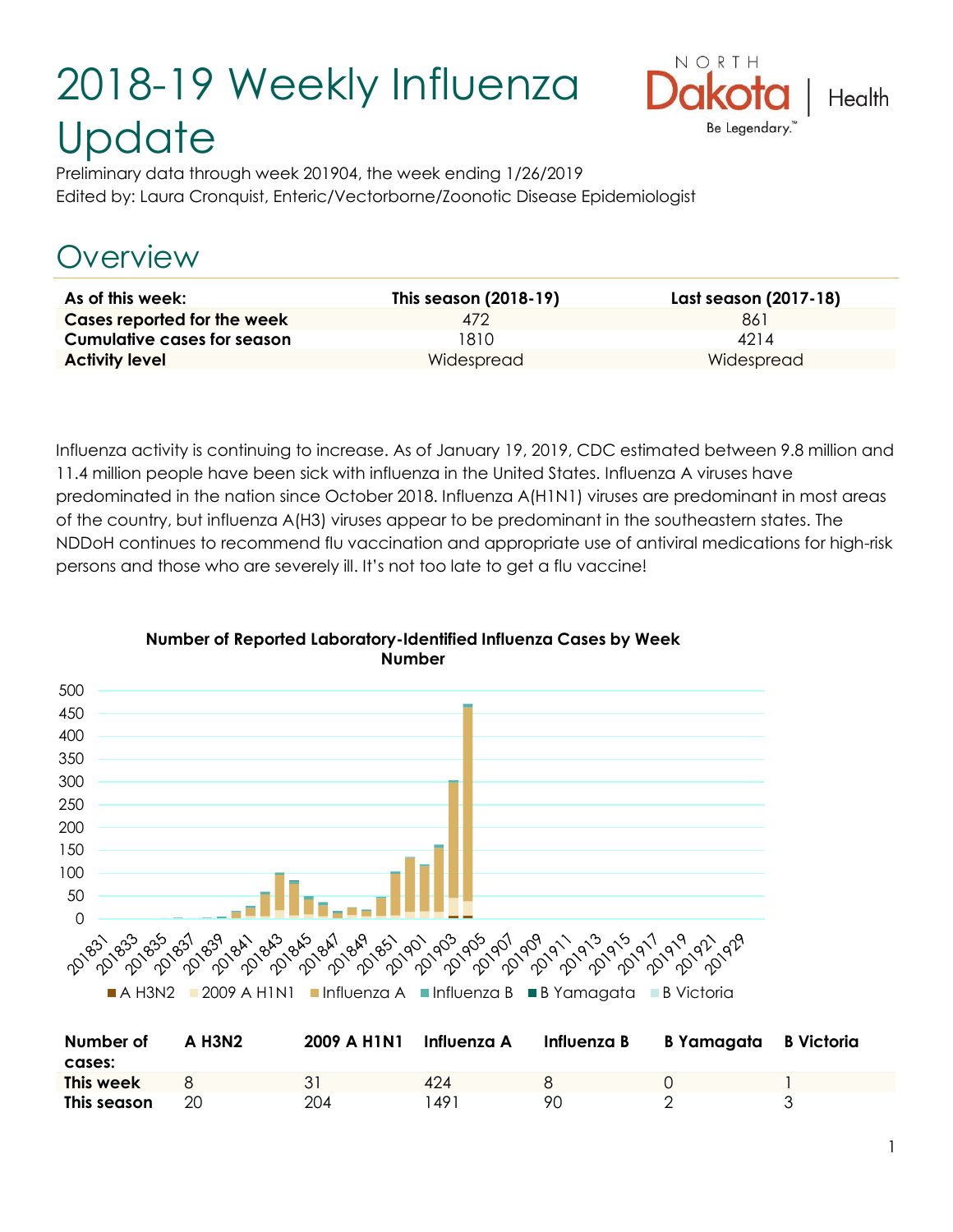Laboratory-confirmed influenza is a reportable disease in North Dakota. Influenza "cases" include people that have tested positive for influenza in a healthcare setting. It does not include people with influenza who did not seek healthcare, or who were diagnosed without a lab test, which is common. The true number of people with influenza in North Dakota is underrepresented, but case data allows us to see where and in what populations influenza is circulating. It also provides context regarding how the current season compares with previous seasons. Find more information about cases on [www.ndflu.com.](file://///nd.gov/doh/DOH-DATA/MSS/DC/PROGRAM/IMMUNE/Immunize/Influenza/Inf18-19/Surveillance/Weekly%20Summaries/www.ndflu.com)

# Case Demographics



Powered by Bing © GeoNames, Navteq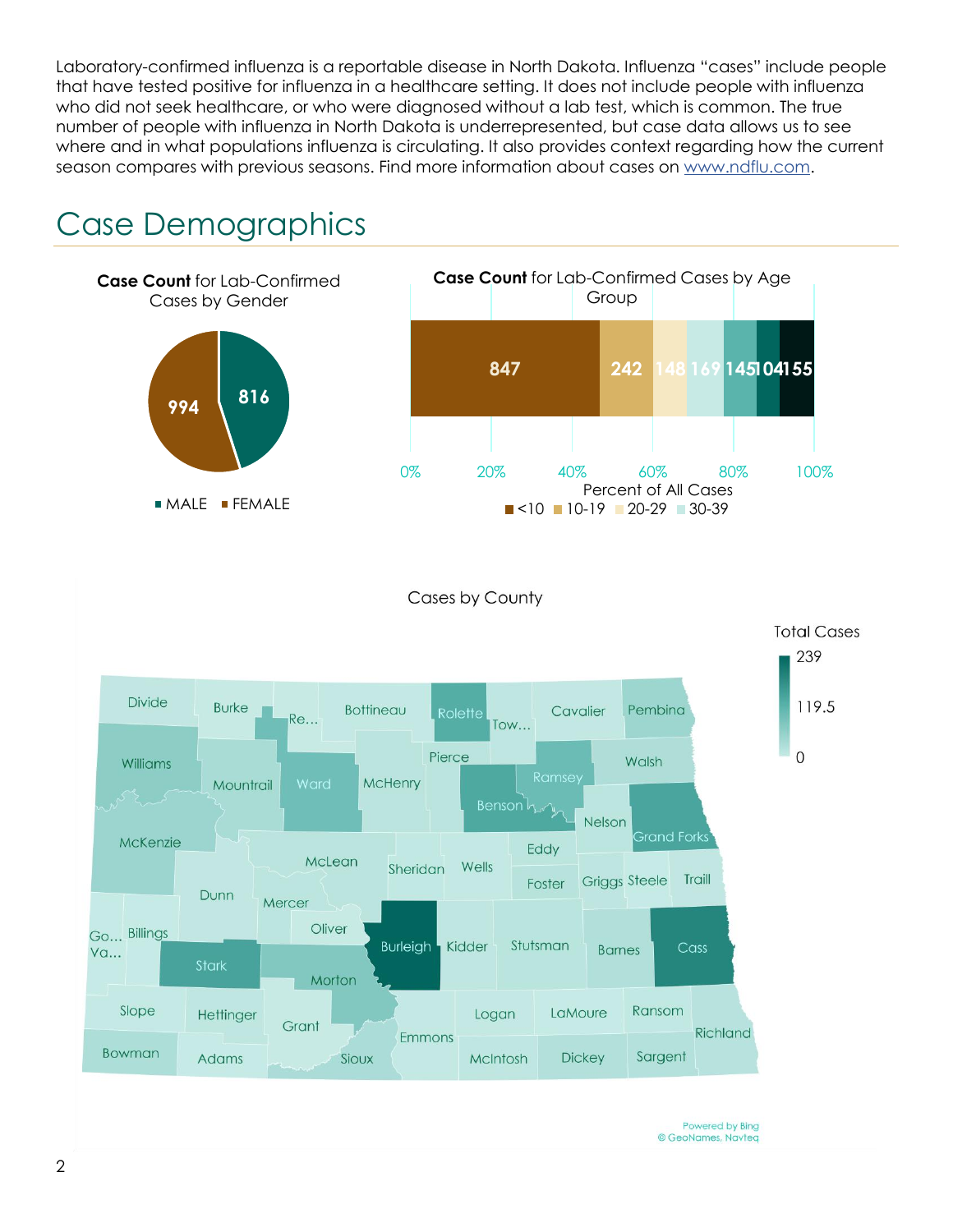# **Outbreaks**

During the influenza season, influenza outbreaks are common anywhere people gather, including schools, child care centers, and health care facilities. Outbreaks of influenza or influenza-like illness may be reported to the NDDoH. The following outbreaks have been reported this season:

| Setting                                                 | <b>Number of outbreaks</b> | Identified pathogens                                                            |
|---------------------------------------------------------|----------------------------|---------------------------------------------------------------------------------|
| Long Term Care, Basic Care, 5<br><b>Assisted Living</b> |                            | 1 Influenza A; 1 flu A/flu B; 1<br>rhinovirus/Haemophilus influenzae; 2 unknown |
| <b>Schools</b>                                          |                            |                                                                                 |
| <b>Child Care Centers</b>                               |                            | influenza A                                                                     |

# Surveillance Programs

In addition to case reporting, the NDDoH uses a variety of information sources to fully describe what is happening during the influenza season.

#### **Hospitalizations**

This season, the NDDoH has introduced a new influenza hospitalization surveillance program. Select North Dakota hospitals report the number of influenza-related hospitalizations weekly to the NDDoH. Because this surveillance methodology is new, hospitalization numbers this year may not be comparable to those seen in previous years.



| Total number of   |     |  |  |  |
|-------------------|-----|--|--|--|
| hospitalizations: |     |  |  |  |
| This week         | 24  |  |  |  |
| This season       | 107 |  |  |  |

### **Deaths**

Data on pneumonia and influenza deaths is obtained from Vital Records and based on the cause of death listed on the death certificate.



**Total number of deaths for the season: Pneumonia** 207 **Influenza** 5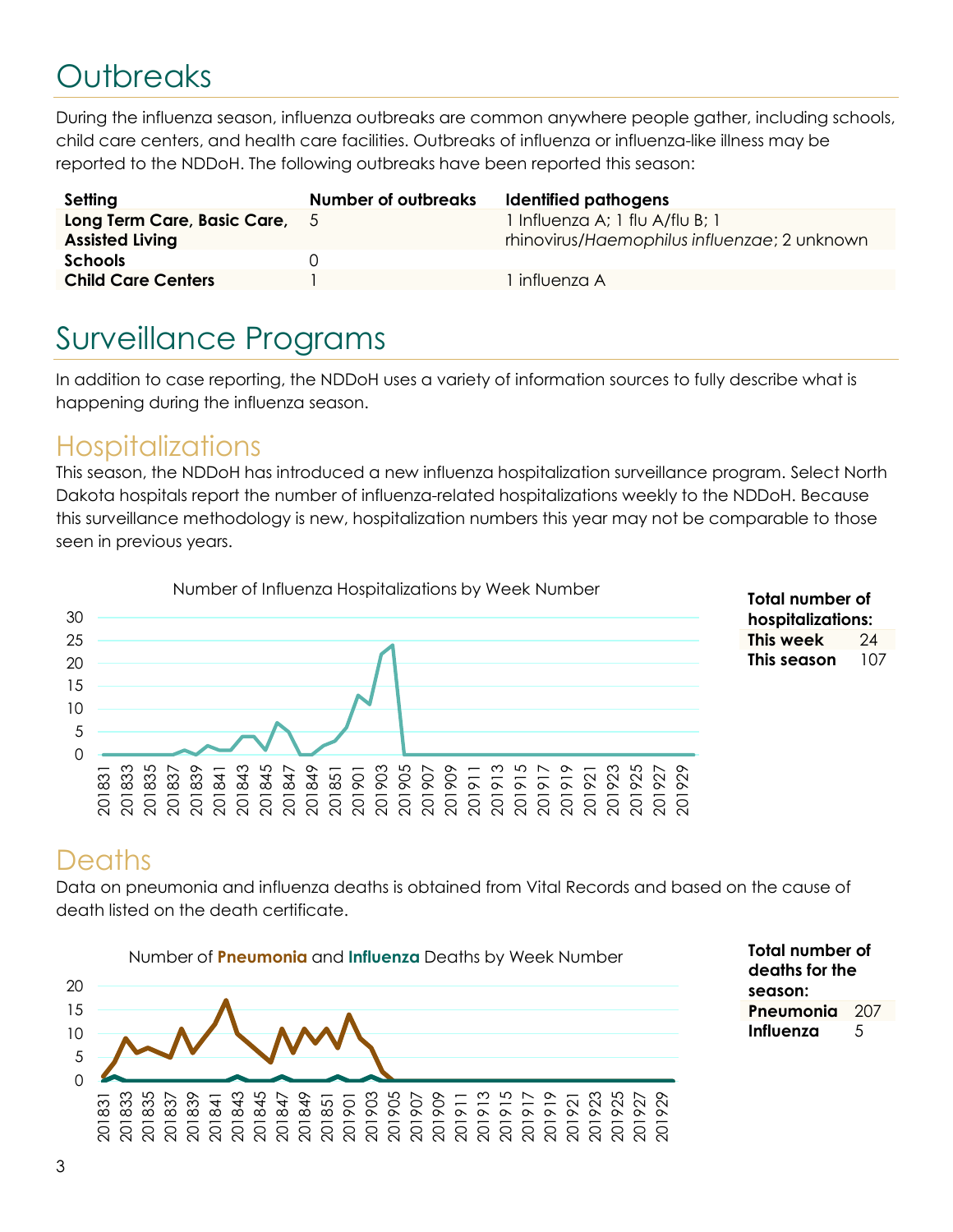### Outpatient Influenza-like Illness

The NDDoH participates in the national U.S. Outpatient Influenza-like Illness Surveillance Network (ILINet). Data from participating outpatient providers in North Dakota are pooled to create a state-wide estimate for the weekly percent of healthcare visits due to influenza-like illness (ILI). Patients presenting with a fever of 100ºF or greater and a cough and/or sore throat are considered to have ILI. For more information on state and national ILINet data, see [FluView Interactive.](https://gis.cdc.gov/grasp/fluview/fluportaldashboard.html)



## Sentinel Laboratory Data

The NDDoH receives influenza and RSV testing data from participating sentinel laboratories across the state. The total number of positive tests and the total number of tests conducted are reported and used to create a state-wide percent positivity statistic. For influenza, percent positivity of 10% or greater indicates "season level" influenza activity.

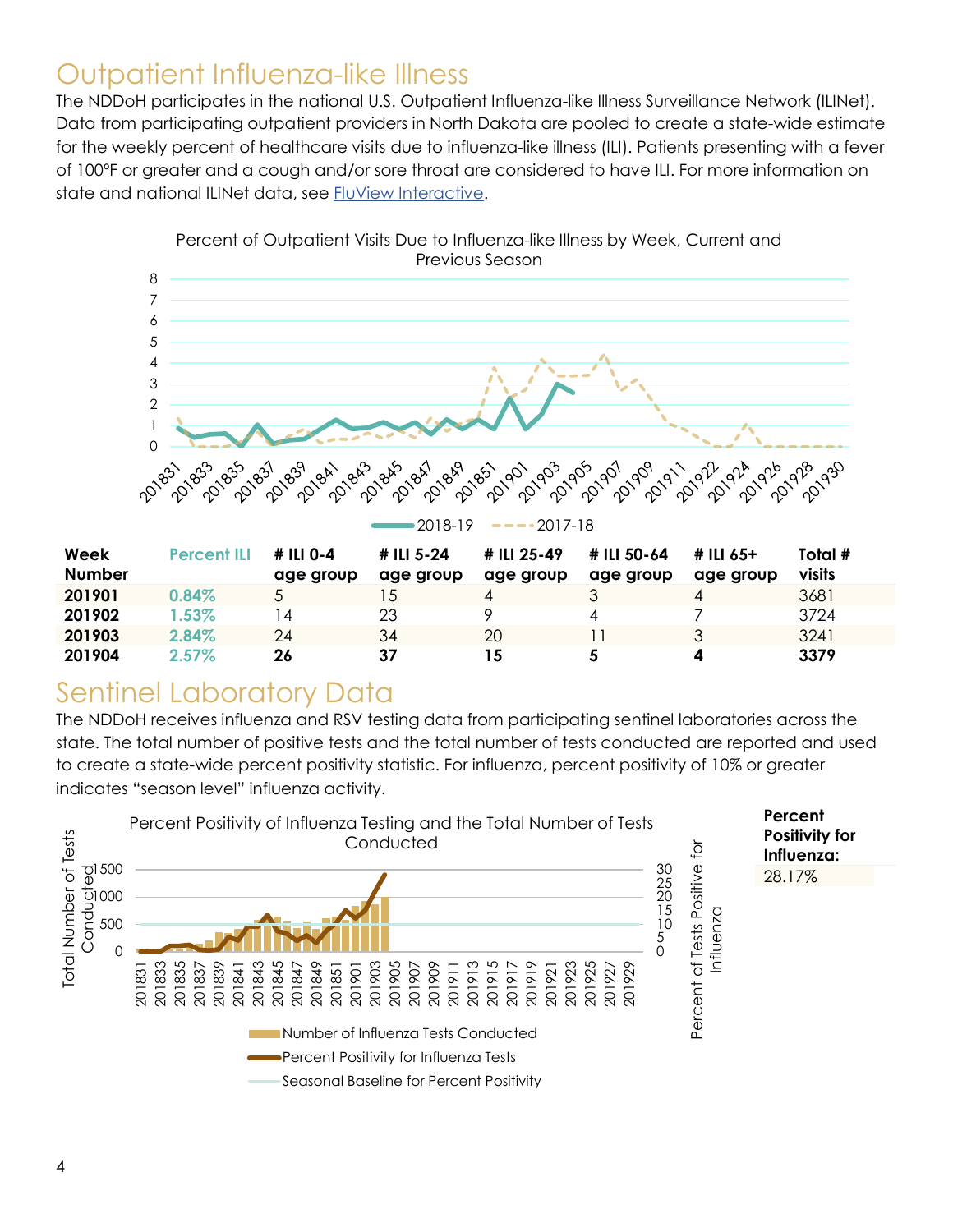

#### School Absenteeism

During the influenza season, increases in school absenteeism data can be used as an early indicator for influenza circulation. The NDDoH received absenteeism data from a majority of schools in the state. Data here include absences for all reasons.



# Multi-season Comparison



|             |                 | ending)    |                           |  |
|-------------|-----------------|------------|---------------------------|--|
| 2014-15     | 6.443           | 12/27/2014 | A H3N2 (vaccine mismatch) |  |
| 2015-16     | 1.942           | 3/12/2016  | 2009 A HINI               |  |
| $2016 - 17$ | 7.507           | 2/18/2017  | $A$ H3N2                  |  |
| 2017-18     | 8.498           | 1/27/2018  | A H3N3                    |  |
| 2018-19     | 1,810 (current) | TBD        | TBD                       |  |